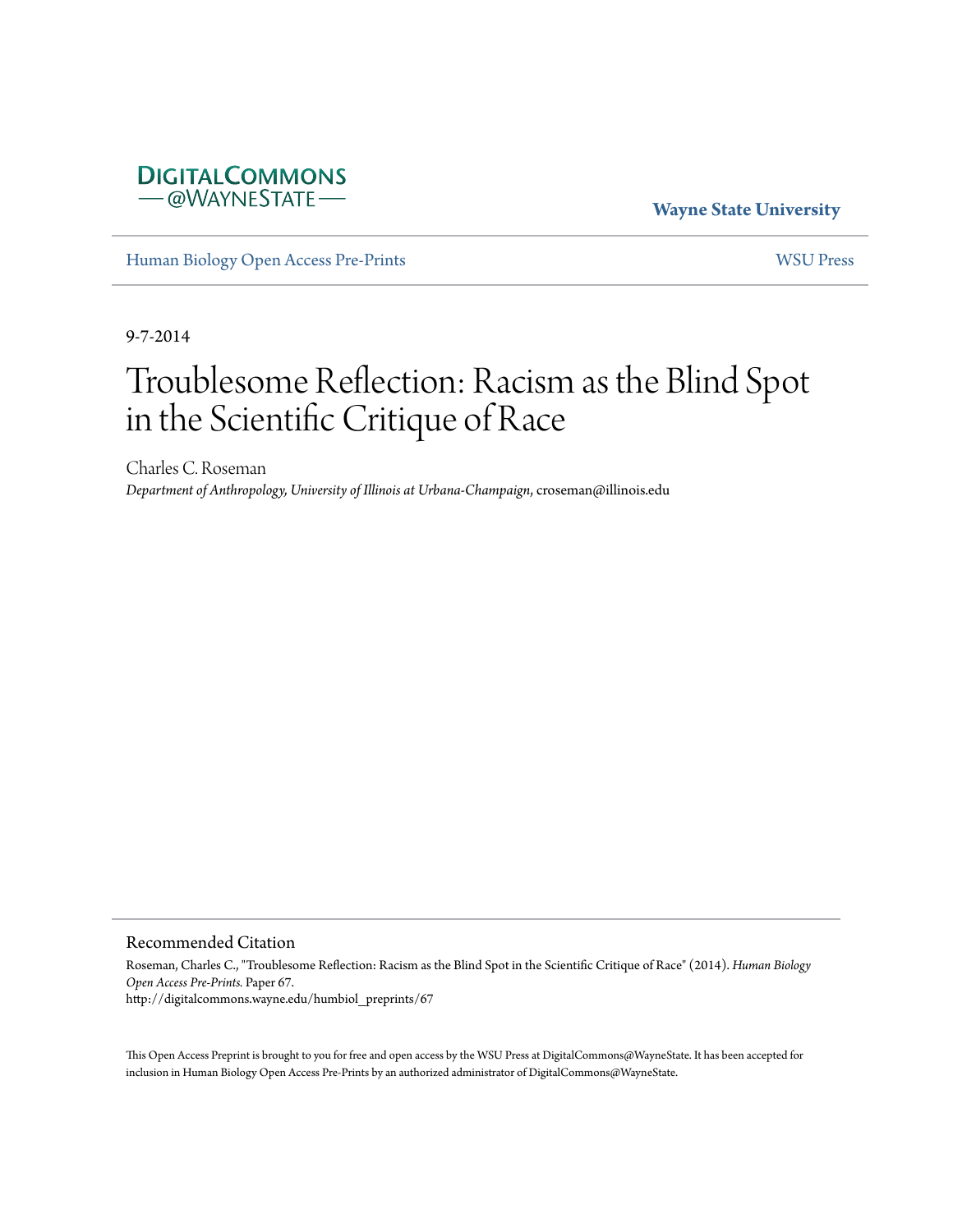# **Troublesome Reflection: Racism as the Blind Spot in the Scientific Critique of Race**

Charles C. Roseman

*A Troublesome Inheritance: Genes, Race and Human History*, by Nicholas Wade. New York: Penguin Press, 2013. x + 278 pp. 978-1-5942-0446-3 (hardcover). US \$27.95.

In *A Troublesome Inheritance*, Nicholas Wade seeks to use advances in genomics and comparative human biology to revivify hereditarian racialist notions about the ways in which differences among human societies are shaped by evolutionary forces acting on genetic variation. The arc of the argument consists of three claims: (1) human evolution has produced some unspecified number of races; (2) differences among these races in social dispositions have a strong genetic component; and (3) an oppressive academic environment keeps this kind of research out of the intellectual mainstream. These claims form the core of a world view that I refer to as "hereditarian racialism." Recent examples of this genera include *The Bell Curve* (Herrnstein and Murray 1994) and *Race, Evolution, and Behavior* (Rushton 1995), with examples extending back for some time (e.g., Grant 1970 [1912]). None of these claims are true. The book is neither good popular science writing nor all that new or interesting by the standards of the hereditarian racialist literature. (Rushton [1995] and Miele and Sarich [2005] are far more interesting examples of this genera.) *Troublesome Inheritance*, however, is a useful foil for a critical examination of the mainline scientific critique of hereditarian racialism, which, as it stands, is weak and scattered. To recuperate a useful scientific critique of race, we need to come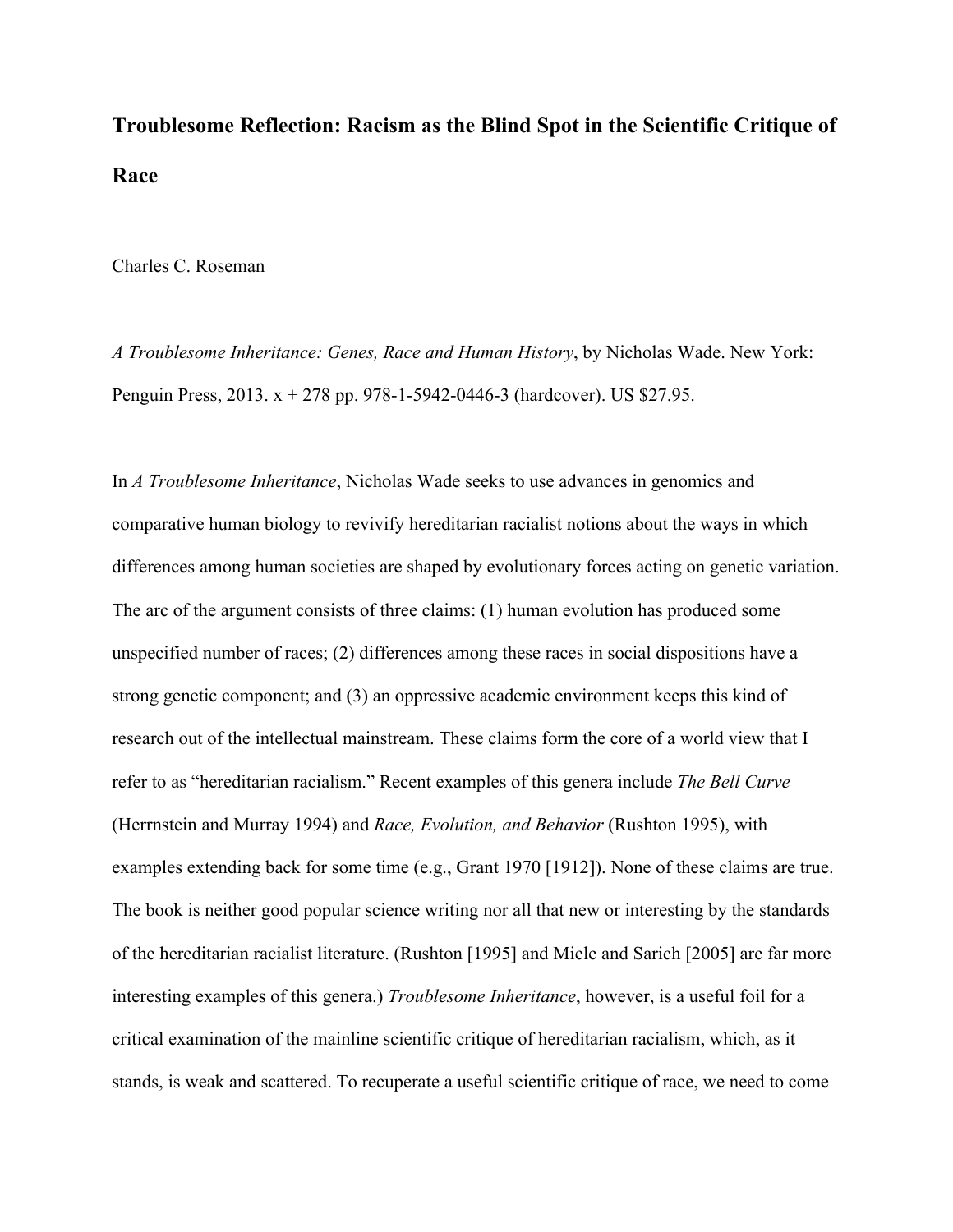to grips with ways in which the political processes of racism have shaped human organisms over the last few hundred years.

#### **Genomic Variation and Human Population History and Structure**

Contrary to Wade's assertion, all parties to controversies surrounding human variation agree that humans show genomic and phenotypic variation that is structured in geographic space, through time, and across many social divisions. The disagreement is over how best to describe and model the evolutionary causes of this variation. Ignoring for the moment the large changes in the distribution of human genetic variation over the last few centuries (more on that below under Evolutionary Consequences of Racism), we can build a range of evolutionary models and statistically compare their fit to available genomic data.

In this idiom, racial models of variation like the one advocated in *Troublesome Inheritance* take the form of something like the tree diagram in Figure 1A (Hunley et al. 2009; Long and Kittles 2003). Groups within a race share common ancestry with one another more recently than they do with groups in other races. In contrast, most narrative accounts of recent human evolution feature population fissioning and founding events reflecting the movement of groups into different regions (previously occupied or not; see, e.g., Henn et al. 2012). Out-of-Africa dispersals and the spread of agriculture are two examples of these kinds of events. In this case, we might start with an estimate of a tree of patterns of common ancestry among groups under the expectation that groups with more recent common ancestry should be more genetically similar than those with distant common ancestry (Long and Kittles 2003, 2009**;** Long et al. 2009; Pickrell and Pritchard 2012). We can then add in admixture (episodic mixing of previously isolated groups) and gene flow between groups to produce a more elaborate model (Hunley et al.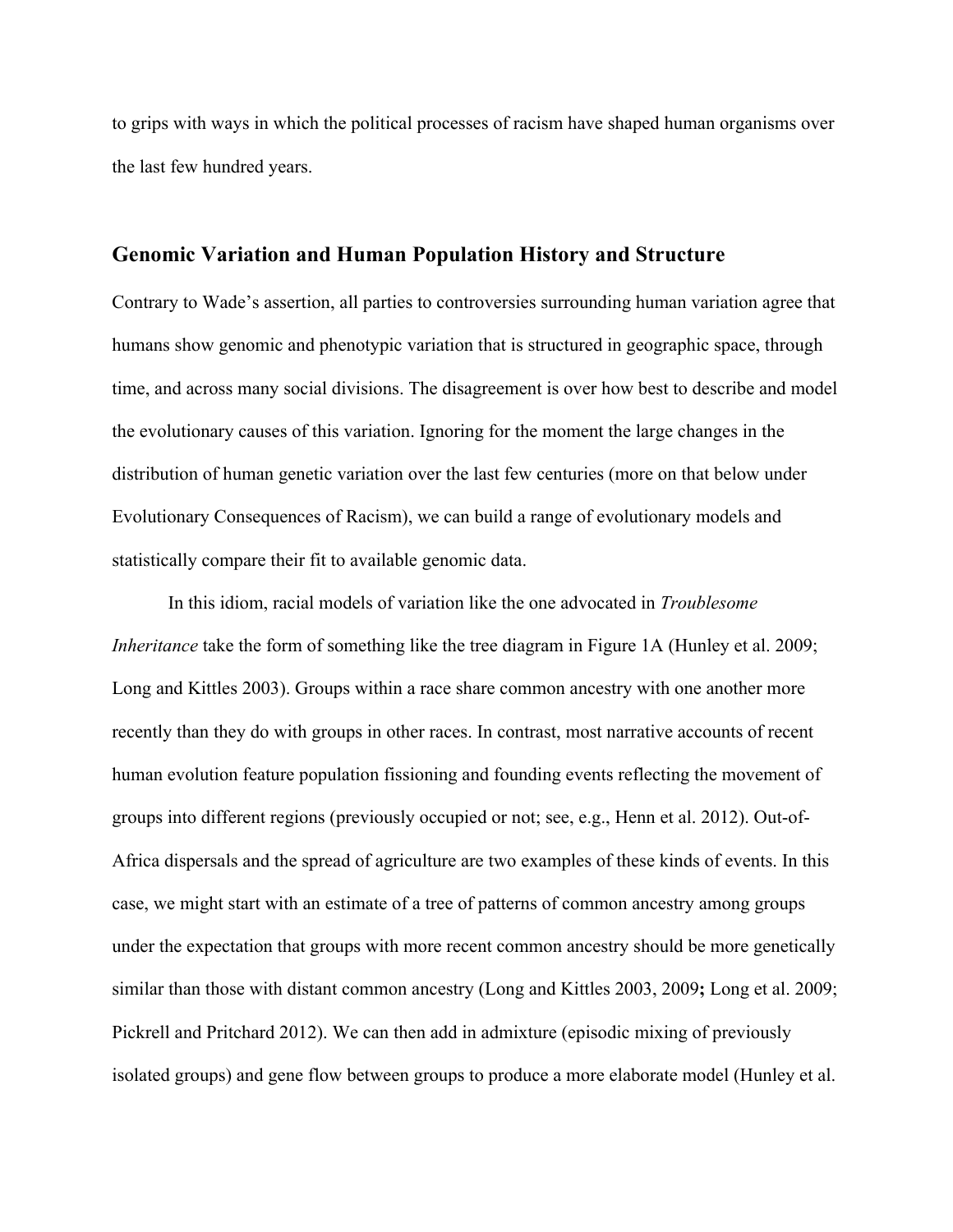2009; Pickrell and Pritchard 2012; Prüfer et al. 2014). The result is something like the elaborate model sketched out in Figure 1B, which is far and away the best fit to population genomic data. The relative importance of the different processes that make up these models are still a matter for further research, but it is certain that the racial model is a poor fit to the data and does not allow us to generate new and interesting questions.

# **Human Phenotypic Evolution**

In the case of Wade's second claim about among-group differences in innate social propensities, he admits that much of his work is speculative, and I shall not engage with the bulk of it. He does make statements of what he regards as matters of fact about relationships between race and skull morphology. I focus on skull morphology because we know quite a bit about its evolution, and how it is used in *Troublesome Inheritance* will be an indicator of the rigor with which issues in phenotypic evolution are represented throughout the book.

Wade makes the claim that "human skulls fall into three distinctive shapes, which reflect their owner's degree of ancestry in the three main races, Caucasian, East Asian, and African" and that skulls can be matched with race with better than 80% success. Wade claims that a five-race taxonomy enjoys genomic support, and even though five does not equal three, he still gestures back to skull morphology as proof of race. The first thing to point out is that these techniques (discriminant function analysis) require races to be defined ahead of time, and then a statistical model is built that maximizes the differences between the predefined groups. The techniques do not find groups; they simply assign individuals to groups. There is not a stitch of evolutionary theory informing this practice.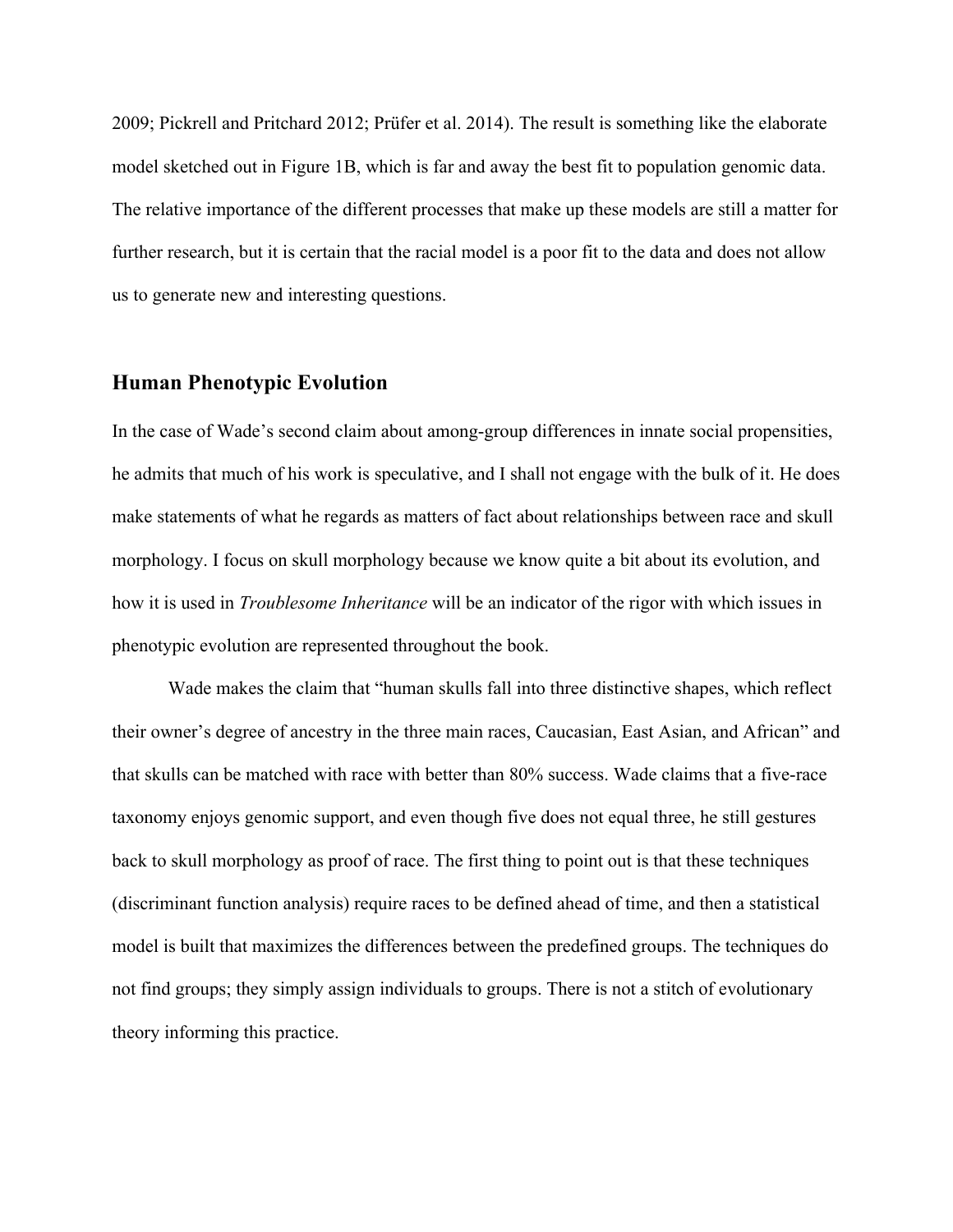If we use the discriminant function methods to test whether pairs of predefined groups are races, we end up with races galore, not the inconsistently enumerated few from *Troublesome Inheritance*. People from northern and southern Japan would come from different races, as would those from Austria and Norway (Ousley et al. 2009). Moreover, these techniques behave badly when challenged with skulls of individuals from groups not included in the samples used to build the methods and are often no better than random chance (Konigsberg et al. 2009). You will not read in *Troublesome Inheritance* that we know that random genetic drift, mutation, and gene flow have led to a pattern and magnitude of among-group cranial variation that bears a hazy resemblance to what we gather from population genomic analysis (Betti et al. 2010; von Cramon-Taubadel 2014; Lynch 1990; Relethford 1994; Roseman 2004; Weaver et al. 2008). Exceptions to this general trend appear in the form of natural selection and nongenetic effects acting in population- and region-specific ways. The rapidity of human cranial evolution is unusual among mammals and presents a vital window into issues of constraint and evolvability that are at the core of current problems in evolutionary theory (Lynch 1990; Martinez-Abadias et al. 2012; Weaver et al. 2007, 2008).

It is telling that *Troublesome Inheritance* omits any reference to this work, especially since it is a nexus between the study of phenotypes and genomes of the kind that Wade thinks brings so much explanatory power to problems in human evolution (Roseman and Weaver 2007). Instead, he bases his arguments about the cranium on a forensic literature that has no evolutionary content and offers no causal explanation for variation. The lack of rigor in dealing with this relatively simple issue makes me doubt the veracity of his claims about other aspects of phenotype.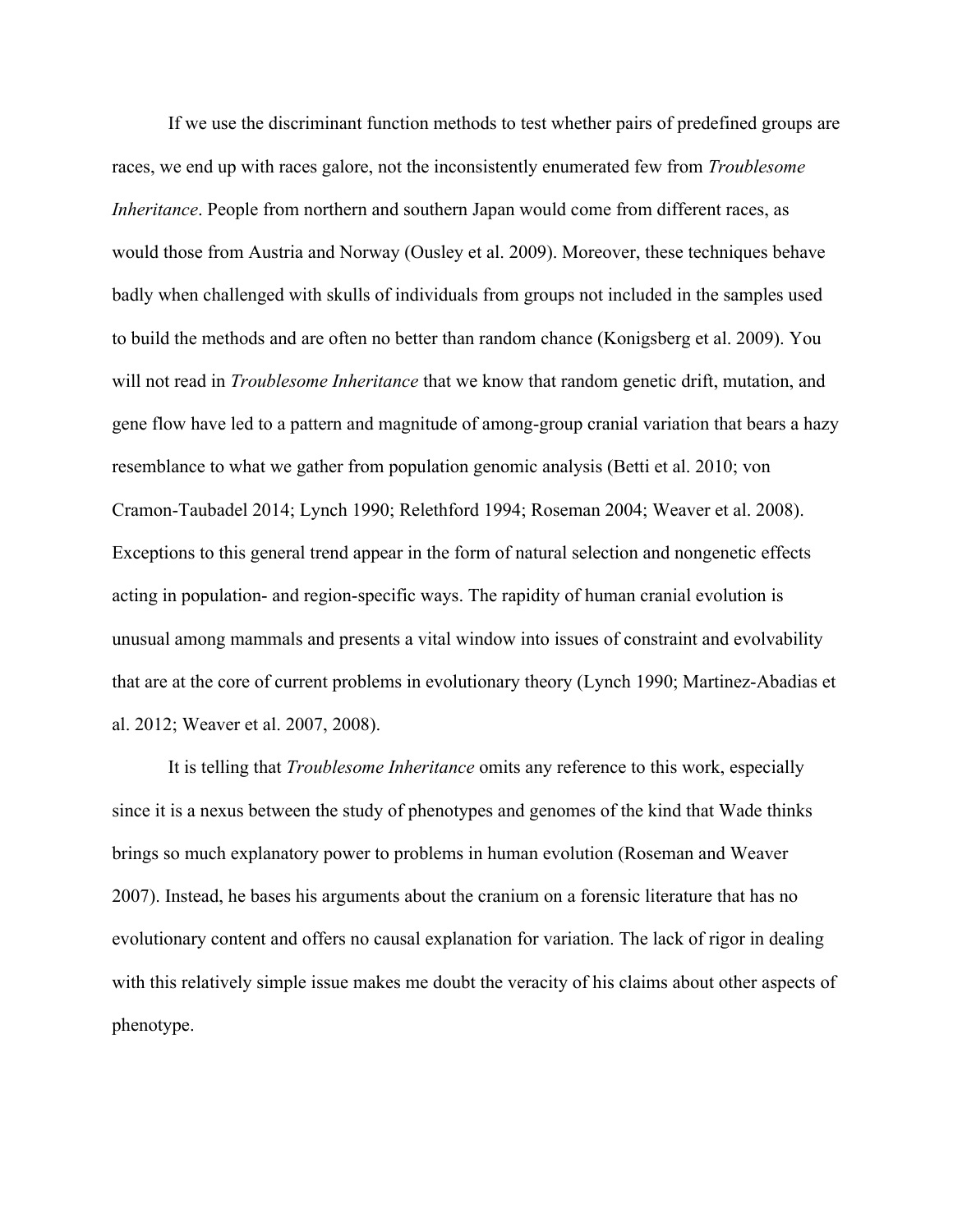#### **A Badly Run Conspiracy**

I think that the primary reason for ignoring the hereditarian racialist literature on intelligence and other psychological characteristics has little to do with peer pressure. This point is hard to prove and certainly merits some investigation by a qualified social scientist, but my own impression from talking to colleagues is that the avoidance stems from the fact that these traits are difficult to study, and the work that is being done on them is seen as being largely of bad quality. Contemporary scholars of human variation do not avoid talking about the interactions between biological evolution and human societies in cases where we have the data, methods, and theory to do so with rigor. The ways in which humans, plants, animals, and pathogens have coevolved during the development of agriculture and pastoralism are exciting and vibrant fields of research (Kwiatkowski 2005; Perry et al. 2007; Gignoux et al. 2011; Skoglund et al. 2014). Socially mediated genotype-by-environment interactions are also the object of increasing scrutiny (Gravlee et al. 2009).

The diversity of opinion about the causes and patterning of human variation within the scientific community (see Edgar and Hunley 2009) would seem to indicate that if there is a conspiracy to silence hereditarian racialist views, it is very badly run. Some of this variation in opinion is the result of the practice of good science, in which multiple explanations for problems are put forth and argued about. Some of the variation in opinion, however, could be a product of the fragmentation of the study of human biology (Auerbach and Cabana 2013). Molecular and morphological specialists were famously at odds with each other for years (Lubenow 1992: 83), and even specialists in different parts of anatomy do not communicate in a way that would allow for a unified view of the human organism. There is a very real risk that this conceptual drawing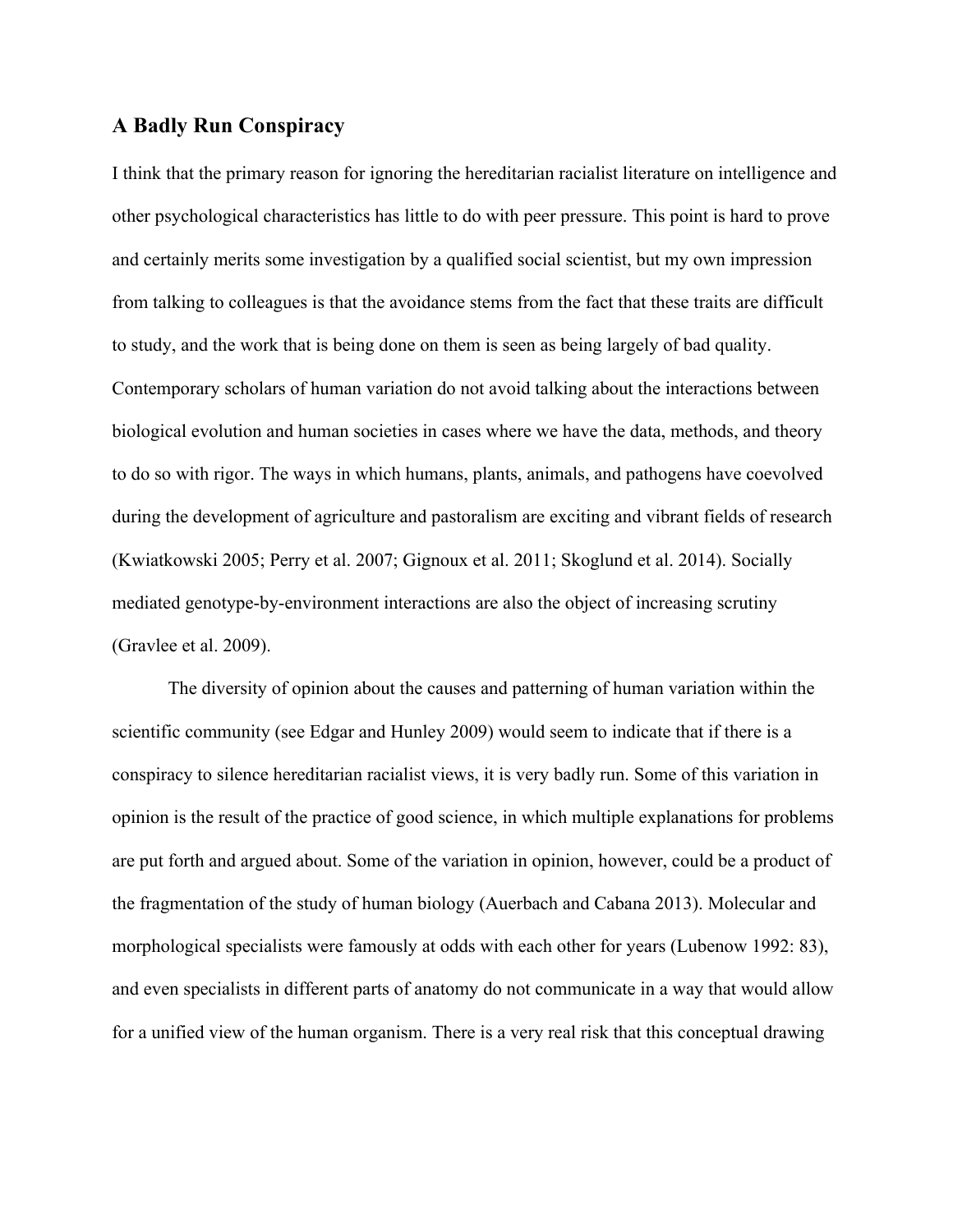and quartering of the human organism and the inconsistencies that stem from it contribute to the evolutionary sciences' less than coherent critique of hereditarian racialism.

#### **Troublesome Reflection**

For all its failures, *Troublesome Inheritance* does provide scholars of human biology with a foil that we can use to evaluate our standard critique of hereditarian racialism. My own view of the image cast back at me from Wade's book is that the critique is both weak and in need of considerable revision.

Take the oft-cited observation that the proportion of variation within races is a small fraction of the overall variation both in absolute terms and relative to other organisms (Lewontin [1972] gives the first estimate, and it is cited in places as far afield as political philosophy [e.g., Appiah 1985]). Estimating this proportion assumes that races are actually there. Without a racial or other unrealistic model, this statistic has no evolutionary interpretation (Long and Kittles 2003). The same applies to partitioning among-population variation without nesting populations into races. By deploying this fact as though it carries substantial evolutionary meaning, a critic of hereditarian racialism is arguing about how much of the variation race might account for and what social implications it might entail while implicitly conceding that a racial taxonomy is legitimate.

Likewise, scientists often appeal to isolation by distance, which proposes an equilibrium between the among-group diversifying effect of random genetic drift and homogenizing effects of gene flow among neighboring groups (Wright 1943), when talking about human variation (Eisenberg and Hayes 2011; Handley et al. 2007). This includes recent responses to *Troublesome Inheritance* in online popular science venues (Fuentes 2014; Raff 2014). Isolation by distance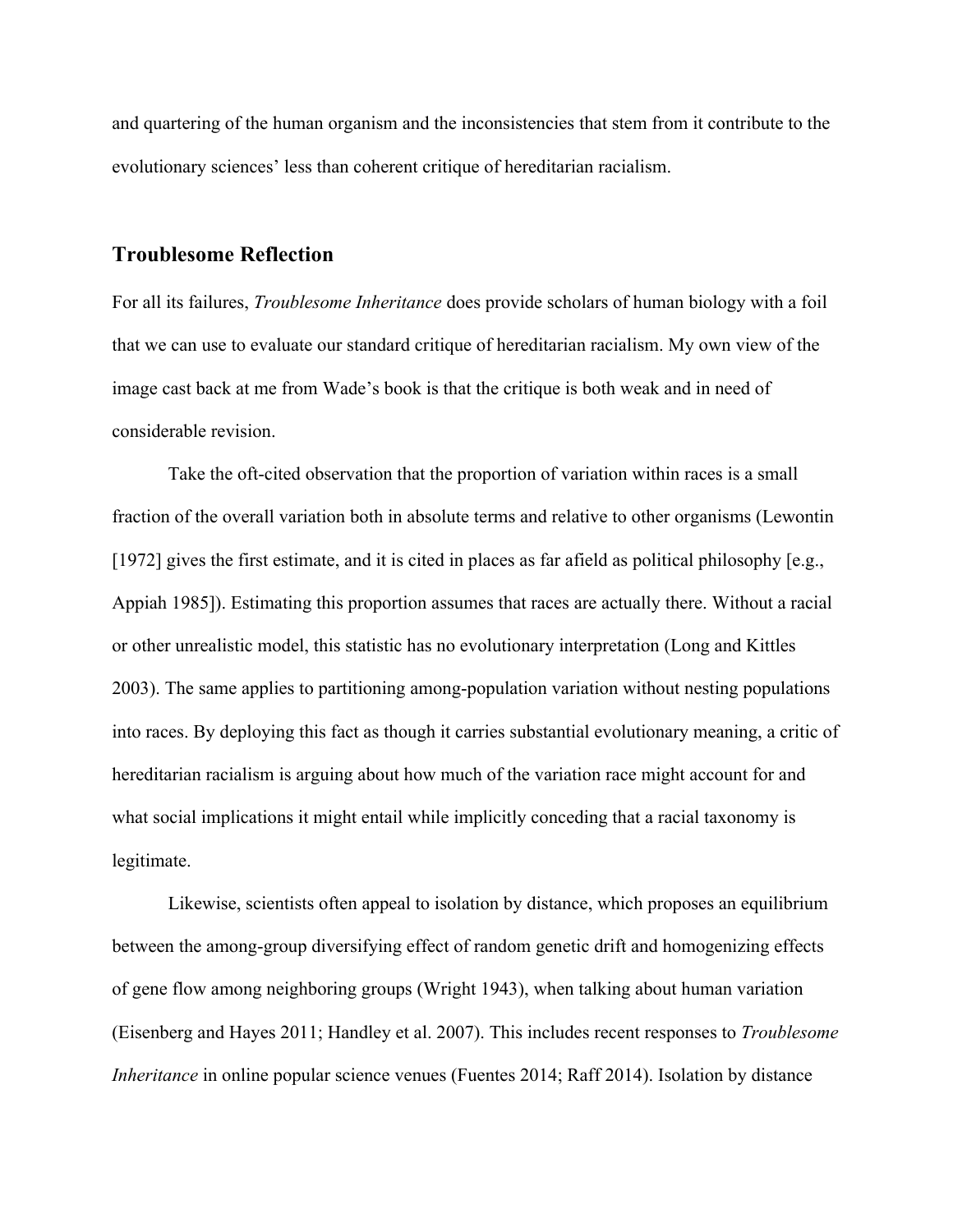fares little better than the race model when fit to human population genomic data (Hunley et al. 2009), dulling any critique of hereditarian racialism that uses it.

The most perplexing thing about both Wade's insistence that there are races in the taxonomic sense and the fixation on dispelling notions of biological race on the part of critics of hereditarian racialism is that the existence of biological races is not a necessary condition for an argument about the coevolution of society and behavior in different parts of the world. Evolved among-group differences require only genetic variation and the action of evolutionary forces (Lewontin 1975). It does not matter if spatial differences in the bulk of the genome are racially patterned or entirely clinal. Wade could have caused the critique of hereditarianism racialism a considerable bother had he pointed this out.

One point of agreement among nearly all parties is that we can say with some certainty what human variation *was* like at a single point in time and that this point in time is uniquely relevant to problems of race today. This anthropological genetic present is usually conceived of as being sometime in the mid-15th century before transoceanic European conquest and colonialism (Marks 1995). It tends to be marked through the use of the present tense. Hereditarian racialism holds that there *really are* races (read: were in the anthropological genetic present) while conceding some blurriness of boundaries between races. Its critics often claim that human variation *really is* clinal but allow that the rate of change of a trait in space can vary. Neither claim reflects the present distribution of genetic variation in social or geographic spaces, and neither question is framed in such a way that answers to them could be informative about race and genetics today.

#### **The Evolutionary Consequences of Racism**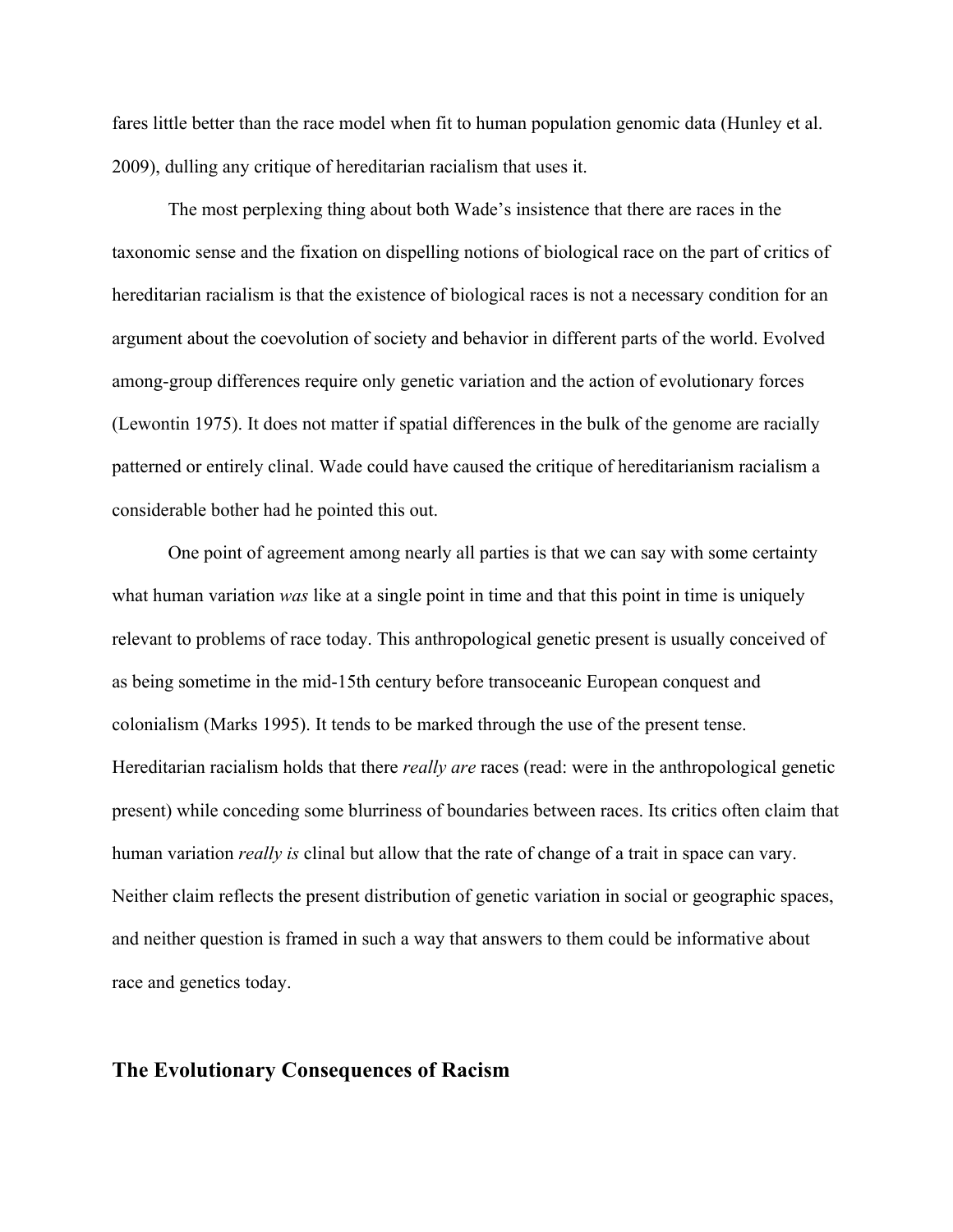The peril of situating arguments about genetics and race in the anthropological genetic present is that it allows us to talk about race without talking about racism. This stymies our attempts to make sense of race and genetics because the only coherent theories of race depend on the explanatory power of racism. The sociologist and philosopher W. E. B. Du Bois and his inheritors model race and racism as being coconstituted in a political process acting on multigenerational time scales (Du Bois 1903, 1920; Carbonella and Kasmir 2008; Harrison 1992; Visweswaran 1998). This is in opposition to the view anthropologists receive from Franz Boas that race is primary and that racism arises from conflict between races and can be mitigated primarily through race mixture (Boas 1921).

In this view, races—or, more properly, racialized groups—are produced as people enact political control or have political control enacted on them in the form of economic exploitation, segregation, genocide, dispossession, or other depredations. By this rationale, an African American race emerges over several generations from a disparate set of groups of people with no previous sense of kinship through the sharing of a history of slavery and struggle against it and other forms of racism (Du Bois 2007; Visweswaran 1998). Different ways of reckoning race in different parts of the world are the product of the several manifestations of racism. For the remainder of this essay I use *race* to refer to the general processes of marking individuals and grouping them through racism and "racialized groups" to refer to the groups that are formed by these processes. The dynamics of racialization as motivated by racism are historically contingent, and multiple racial formations each with their own way of delineating racialized groups have been produced at different times and places by various kinds of racism.

Coupled with an eye toward how racism governs reproduction and inheritance (Fields 1990; Hollinger 2003), this way of modeling race might clarify our view of the relationship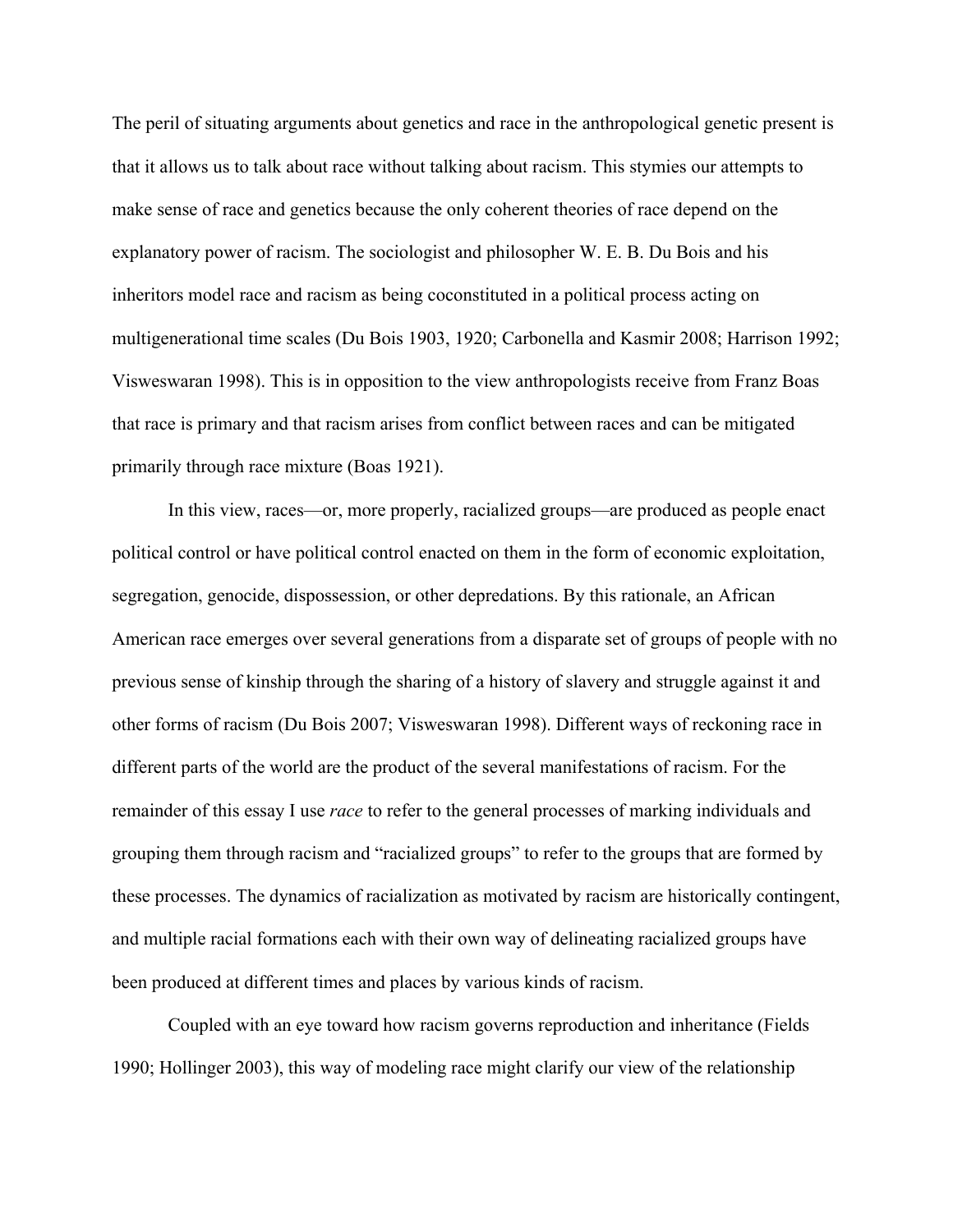between race and genetics in the present day. This is particularly relevant to the role that race plays in issues in medicine and public health. In these cases, we are not so interested in the genetic variation in the Late Middle Ages as we are in the relationships among genetic variation, race, and health in the present day. This requires an explanation of how the intergenerational effects of the political management of reproduction and inheritance of status have shaped genetic variation.

By way of example, take a city in the US Midwest with a majority white population and a substantial minority representation of African Americans as tallied by the US Census. Were we to sample the genomes of the inhabitants of this city, we would find a substantial departure from Hardy-Weinberg-Castle equilibrium (HWCE), the model of what happens to genetic variation if random mating prevails and no evolutionary processes are at work. HWCE serves as the starting point for most evolutionary genetic problems, and such a large deviation from its expectation begs for an evolutionary explanation.

Genetics is the study of resemblances among relatives. Many of the ways in which race was codified into law and incorporated into custom were to govern who was to marry whom and how one could issue political status to one's offspring (Hollinger 2003; Pascoe 1996). In the case of the black/white racial dichotomy that has so defined American life, antimiscegenation statutes punished couplings across racialized groups, and rules of hypodescent ensured fidelity in the inheritance of status (Pascoe 1996). The departure from HWCE in our example is the product of racism's (and sexism's) past and ongoing roles in governing reproduction.

Thus, the allele frequency differences that we see between racialized groups as people understand and experience them today are in part the product of racism acting to shape genetic variation. So too are the vast changes in the distribution of human genetic variation seen over the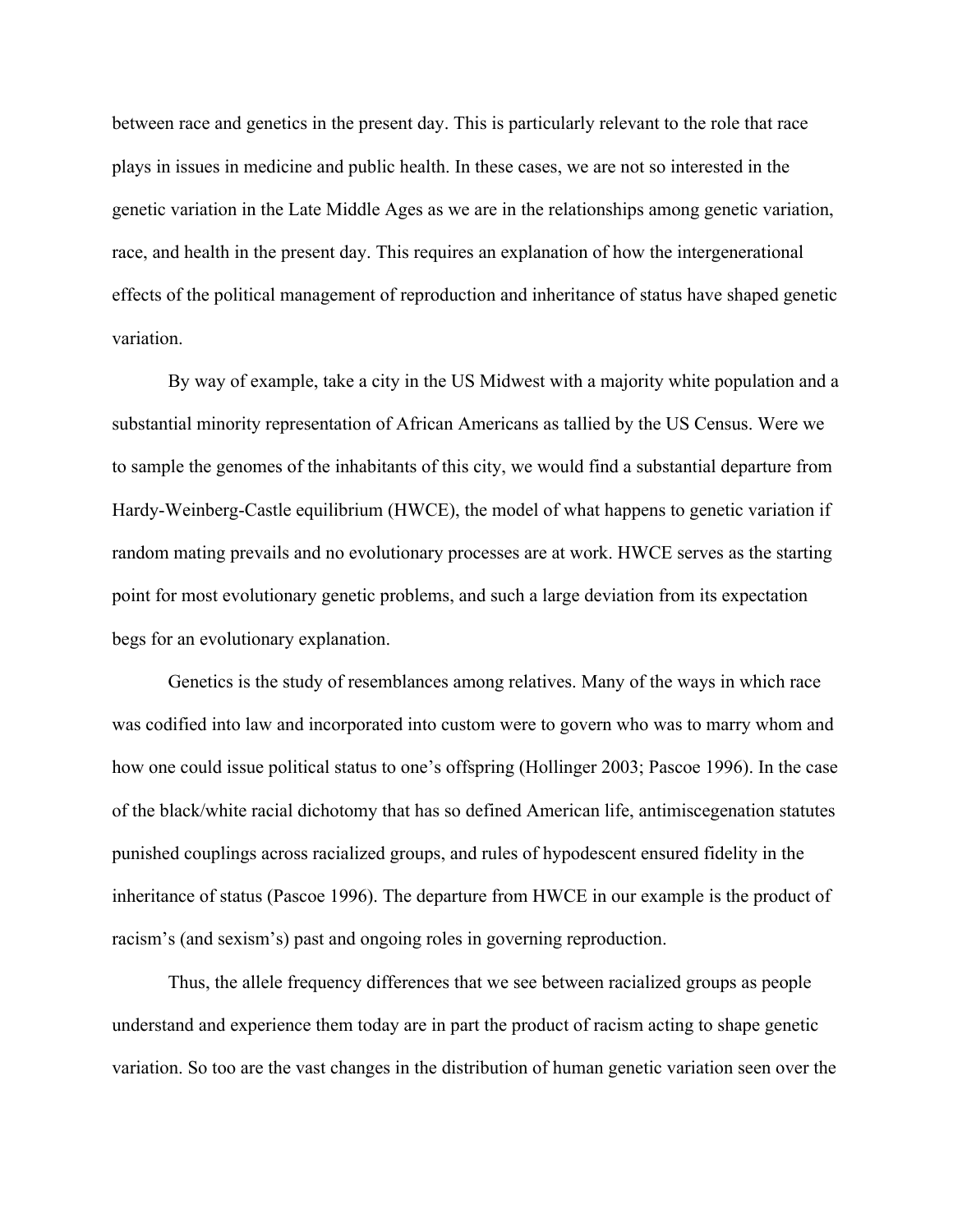last few centuries arising from the dispossession and genocide of indigenous peoples, forced migration of enslaved people, and the establishment of colonial and settler populations. The different racisms that shaped and continue to shape racialized groups across the world mean that any racism might shape genetic variation in a variety of ways through regulation of reproduction and inheritance of status. Put bluntly, racism has been a potent driver of human evolution over the last few centuries because of the way it affects relatedness and the inheritance of genes.

Contrary to Wade's version of history, genes probably played a largely passive role in race and human affairs over the last several hundred years. Rather than natural selection evolving genetic propensities for different political systems around the world, alleles drafted along in the wake of the racisms that define racialized groups and continue to shape and govern their boundaries through the regulation of reproduction. This builds incidental correlations between racialized groups and genetic variation. Some of this genetic variation may contribute to phenotypic differences, some of which may present fairly sharp distinctions along racial lines such that they become racialized and used as a means of identification and drawing social distinctions. Race and racism also construct environments in which humans grow, live, and die, leading to a confounding of genetic and environmental effects on phenotype (Cavalli-Sforza and Feldman 1973; Gravlee et al. 2009; Gravlee 2009; Lewontin 1975; Reverby 2010). Both are inherited through different kinds of paths (i.e., genetic vs. social/legal), but the intergenerational persistence of racism can cause these modes of inheritance to covary with one another, calling into question our ability to assign the causes of difference to either environment or genes.

We cannot explain the relationships among genes, race, and health outcomes without talking about the impact of racism both on living people and on their ancestors. Everything from life span (Edwards and Tuljapurkar 2005) to sexually transmitted infections (Handcock and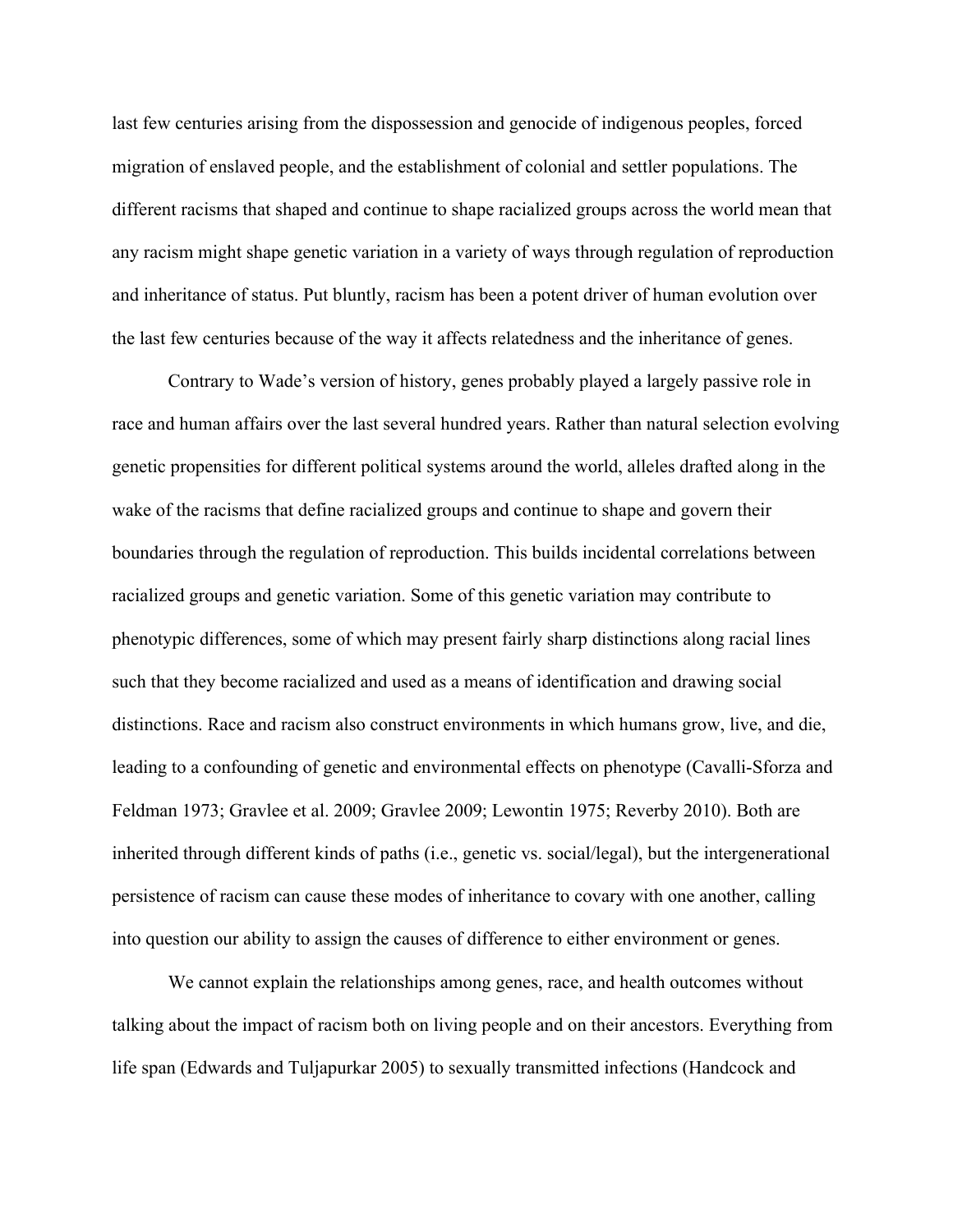Jones 2006) is affected by this historically contingent set of racial dynamics. This is for the simple reason that the present configuration of races and distribution of genetic variation is what is relevant for human well-being now and in the future. Understanding the prehistoric predicates for this variation is important to establish some sense of initial conditions, but it is insufficient for understanding the here and now. Without incorporating the effects of racism into models of human variation today, we will not be able to have a cohesive theory of genes and race, and the scientific critique of race will continue to have no teeth.

#### **Acknowledgments**

I thank Ripan Malhi and Brian Kemp for the invitation and encouragement to write this piece and their generous feedback. Discussions with my colleagues Gilberto Rosas, Rana Hogarth, Sheela Athreya, Jennifer Liu, James H. Jones, Adam Van Arsdale, Ben Auerbach, Agustín Fuentes, and an anonymous reviewer were invaluable to me in writing this review. Gilberto Rosas and I cotaught a seminar on race and biology that planted the seeds of some of these ideas. I owe a debt of thanks to my father, Curt Roseman, and James Diego Vigil for first introducing me to W. E. B. Du Bois. Errors and omissions are mine alone.

Charles C. Roseman

Program in Ecology, Evolution, and Conservation Biology and Department of Anthropology, University of Illinois at Urbana-Champaign E-mail: croseman@illinois.edu

### **Literature Cited**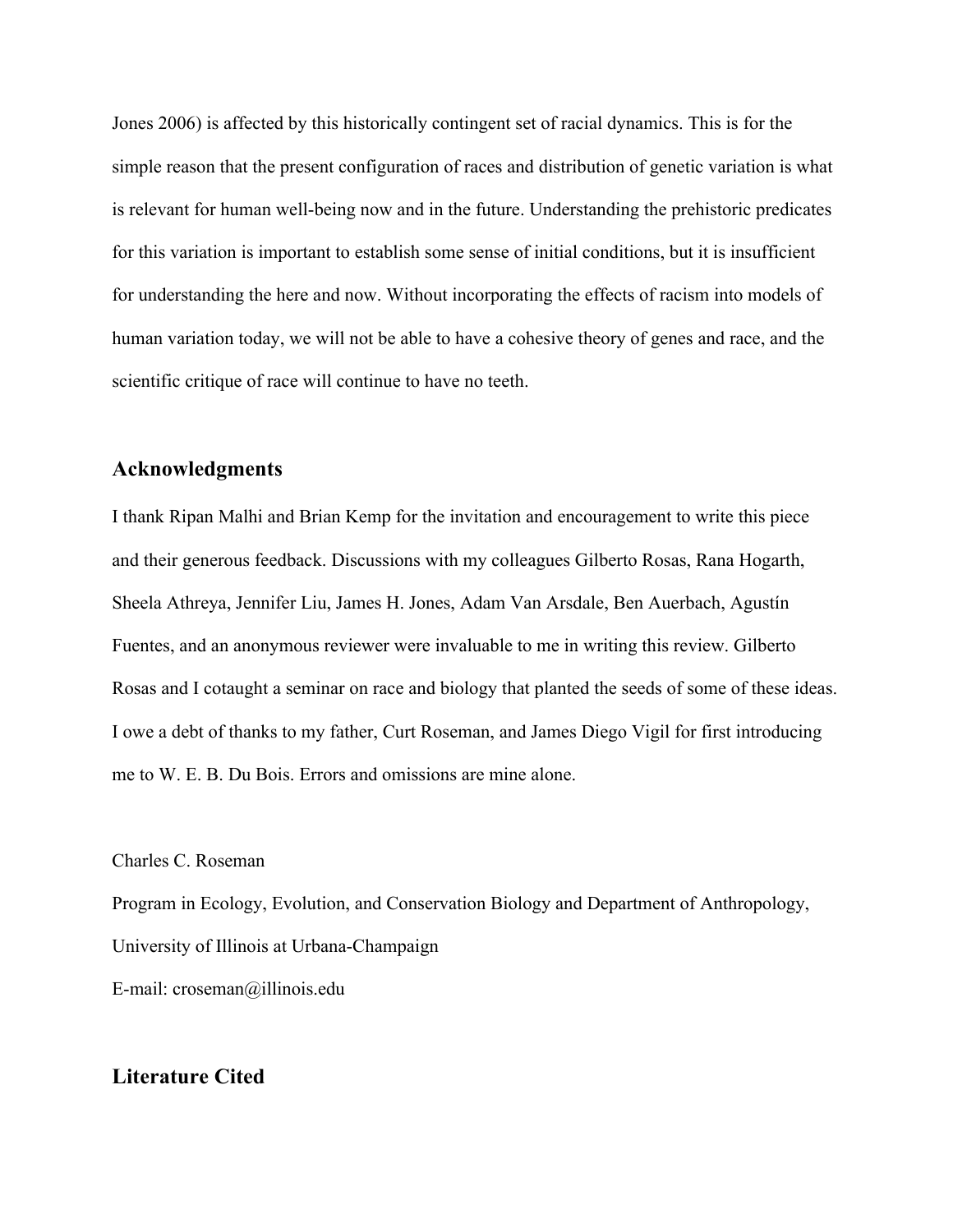- Appiah, A. 1985. The uncompleted argument: Du Bois and the illusion of race. *Crit. Inquiry* 12:21–37.
- Auerbach, B., and G. S. Cabana. 2013. Evolving biological anthropology in twelve acts. *Am. J. Phys. Anthropol.* 150, no. S56.
- Betti, L., F. Balloux, T. Hanihara et al. 2010. The relative role of drift and selection in shaping the human skull. *Am. J. Phys. Anthropol.* 141:76–82.
- Boas, F. 1921. The problem of the American Negro. *Yale Review.* 10:384–395.
- Carbonella, A., and S. Kasmir. 2008. W. E. B. Du Bois's *Darkwater* and an anti-colonial, internationalist anthropology. *Dialect. Anthropol.* 32:113–121.
- Cavalli-Sforza, L. L., and M. W. Feldman. 1973. Cultural versus biological inheritance: Phenotypic transmission from parents to children. *Am. J. Hum. Genet.* 25:618–637.
- Du Bois, W. E. B. 1903. *The Souls of Black Folk.* Oxford: Oxford University Press.
- Du Bois, W. E. B. 1920. *Darkwater: Voices from within the Veil.* Mineola, NY: Courier Dover.
- Du Bois, W. E. B. 2007. *Dusk of Dawn: An Essay Toward an Autobiography of a Race Concept*. Oxford: Oxford University Press.
- Edgar, H. J. H., and K. L. Hunley. 2009. Race reconciled? How biological anthropologists view human variation. *Am. J. Phys. Anthropol.* 139:1–4.
- Edwards, R. D., and S. Tuljapurkar. 2005. Inequality in life spans and a new perspective on mortality convergence across industrialized countries. *Popul. Dev. Rev.* 31:645–674.
- Eisenberg, D. T., and M. G. Hayes. 2011. Testing the null hypothesis: Comments on "Culturegene coevolution of individualism-collectivism and the serotonin transporter gene." *Proc. Biol. Sci.* 278:329–332.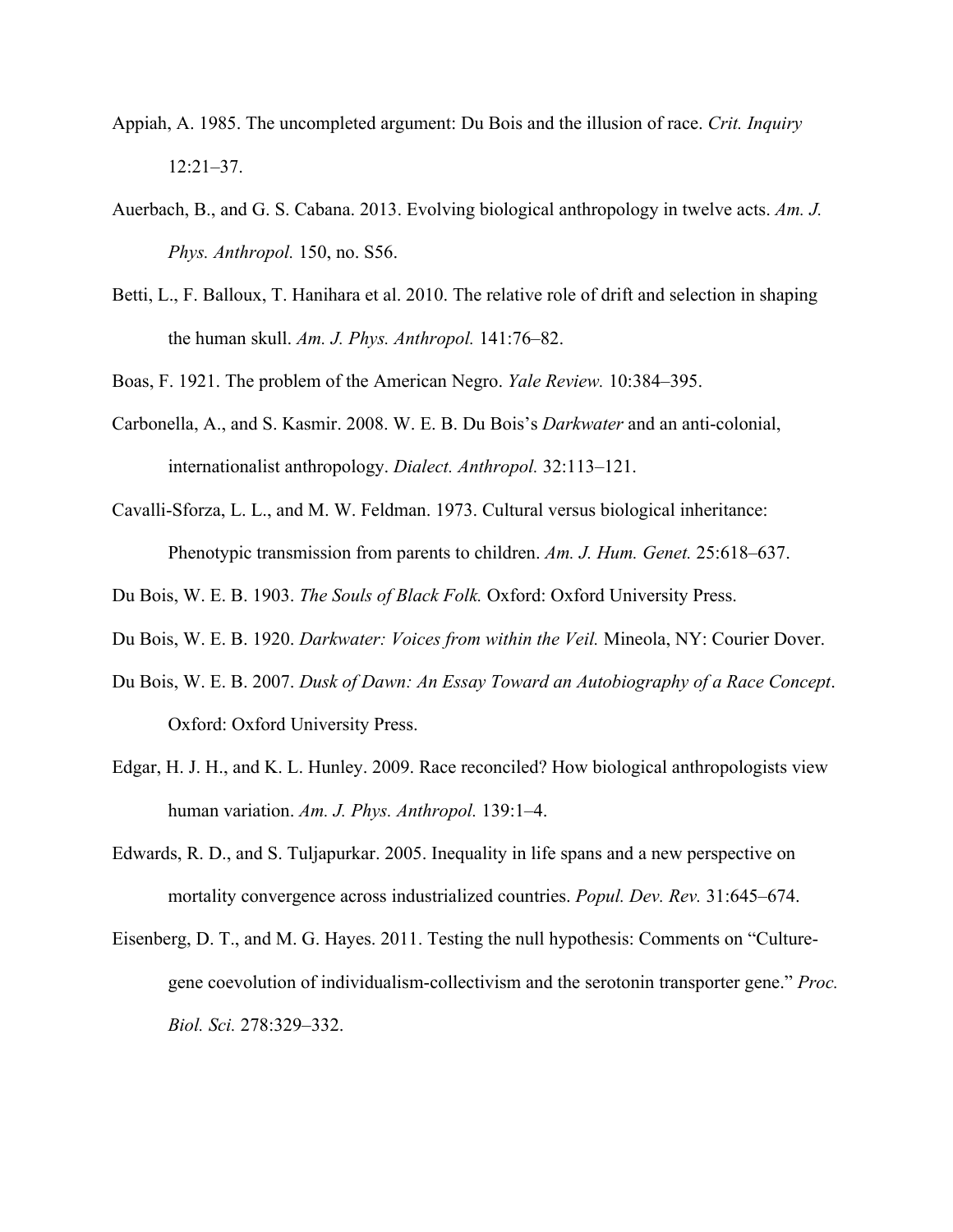- Fields, B. J. 1990. Slavery, race and ideology in the United States of America. *New Left Review* 181:95–118.
- Fuentes, A. 2014. The troublesome ignorance of Nicholas Wade. *Huffington Post*, 19 May, http://www.huffingtonpost.com/agustin-fuentes/the-troublesome-ignorance-of-nicholaswade\_b\_5344248.html.
- Gignoux, C. R., B. M. Henn, and J. L. Mountain. 2011. Rapid, global demographic expansions after the origins of agriculture. *Proc. Natl. Acad. Sci. USA* 108:6,044–6,049.

Grant, M. 1970 [1912]. *The Passing of the Great Race.* New York: Arno.

- Gravlee, C. C. 2009. How race becomes biology: Embodiment of social inequality. *Am. J. Phys. Anthropol.* 139:147–57.
- Gravlee, C. C., A. L. Non, and C. J. Mulligan. 2009. Genetic ancestry, social classification, and racial inequalities in blood pressure in southeastern Puerto Rico. *PLOS One* 4:e6821.
- Handcock, M. S., and J. H. Jones. 2006. Interval estimates for epidemic thresholds in two-sex network models. *Theor. Popul. Biol.* 70:125–134.
- Handley, L. J. L., A. Manica, J. Goudet et al. 2007. Going the distance: Human population genetics in a clinal world. *Trends Genet.* 23:432–439.
- Harrison, F. V. 1992. The Du Boisian legacy in anthropology. *Crit. Anthropol.* 12:239–260.
- Henn, B. M., L. L. Cavalli-Sforza, and M. W. Feldman. 2012. The great human expansion. *Proc. Natl. Acad. Sci. USA* 109:17,758–17,764.
- Herrnstein, R., and C. Murray. 1994. *The Bell Curve: Intelligence and Class Structure in American Life.* New York: Simon and Schuster.
- Hollinger, D. A. 2003. Amalgamation and hypodescent: The question of ethnoracial mixture in the history of the United States. *Am. Hist. Rev.* 108:1,363–1,390.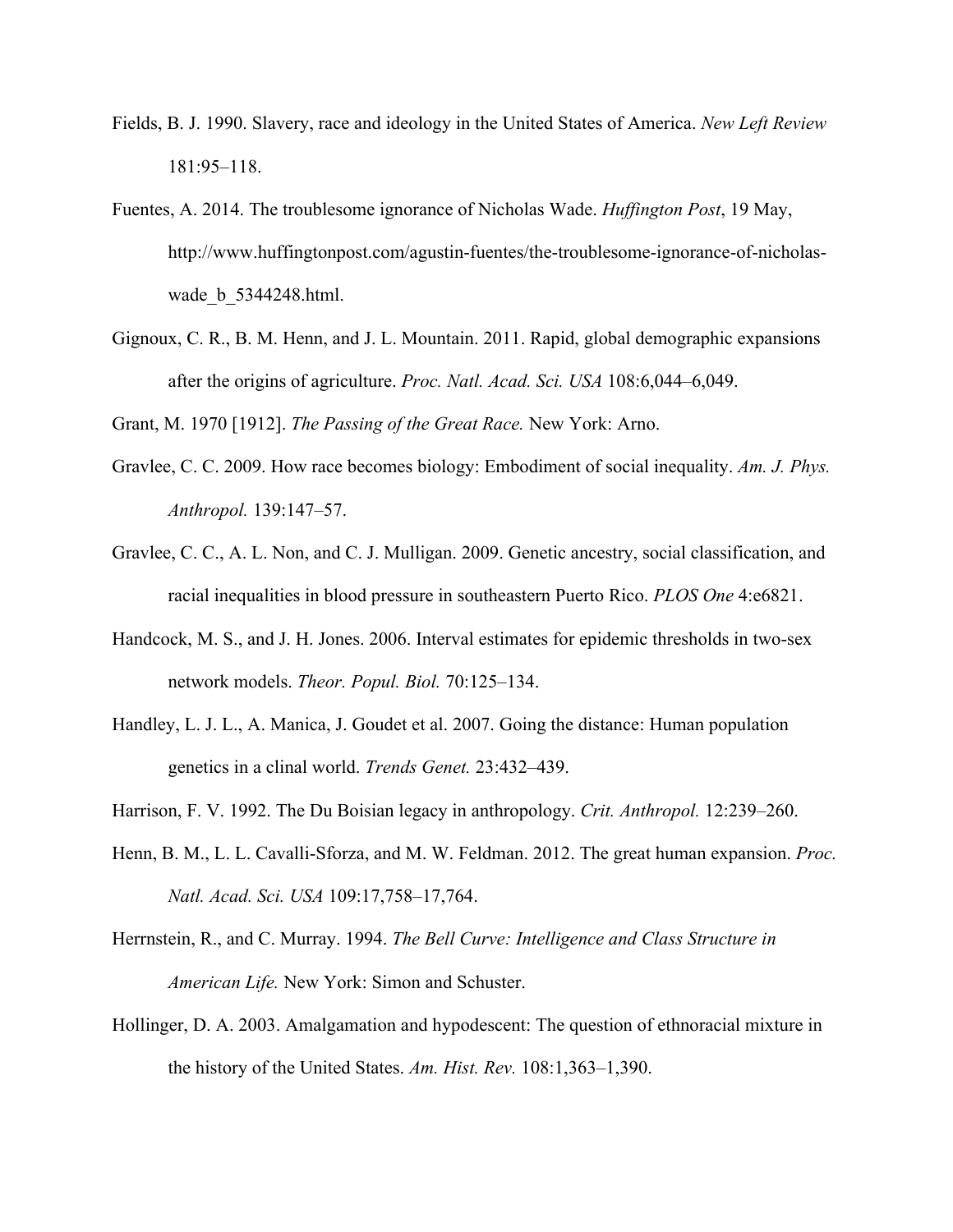- Hunley, K. L., M. E. Healy, and J. C. Long. 2009. The global pattern of gene identity variation reveals a history of long-range migrations, bottlenecks, and local mate exchange: Implications for biological race. *Am. J. Phys. Anthropol.* 139:35–46.
- Konigsberg, L. W., B. F. B. Algee-Hewitt, and D. W. Steadman. 2009. Estimation and evidence in forensic anthropology: Sex and race. *Am. J. Phys. Anthropol.* 139:77–90.
- Kwiatkowski, D. P. 2005. How malaria has affected the human genome and what human genetics can teach us about malaria. *Am. J. Hum. Genet.* 77:171–192.
- Lewontin, R. C. 1972. The partitioning of human genetic diversity. *Evol. Biol.* 6:381–398.
- Lewontin, R. C. 1975. Genetic aspects of intelligence. *Annu. Rev. Genet.* 9:387–405.
- Long, J. C., and R. A. Kittles. 2003. Human genetic diversity and the nonexistence of biological races. *Hum. Biol.* 81:777–798.
- Long, J. C., J. Li, and M. E. Healy. 2009. Human DNA sequences: More variation and less race. *Am. J. Phys. Anthropol.* 139:23–34.

Lubenow, M. 1992. *Bones of Contention.* Grand Rapids, MI: Baker Books.

- Lynch, M. 1990. The rate of morphological evolution in mammals from the standpoint of the neutral expectation. *Am. Nat.* 136:727–741.
- Marks, J. 1995. The Human Genome Diversity Project: Good *for* if not good *as* anthropology? *Anthropol. Newsl.* 36:72.
- Martinez-Abadias, N., M. Esparza, T. Sjøvold et al. 2012. Pervasive genetic integration directs the evolution of human skull shape. *Evolution* 66:1,010–1,023.
- Miele, F., and V. Sarich. 2005. *Race: The Reality of Human Differences.* Boulder, CO: Westview Press.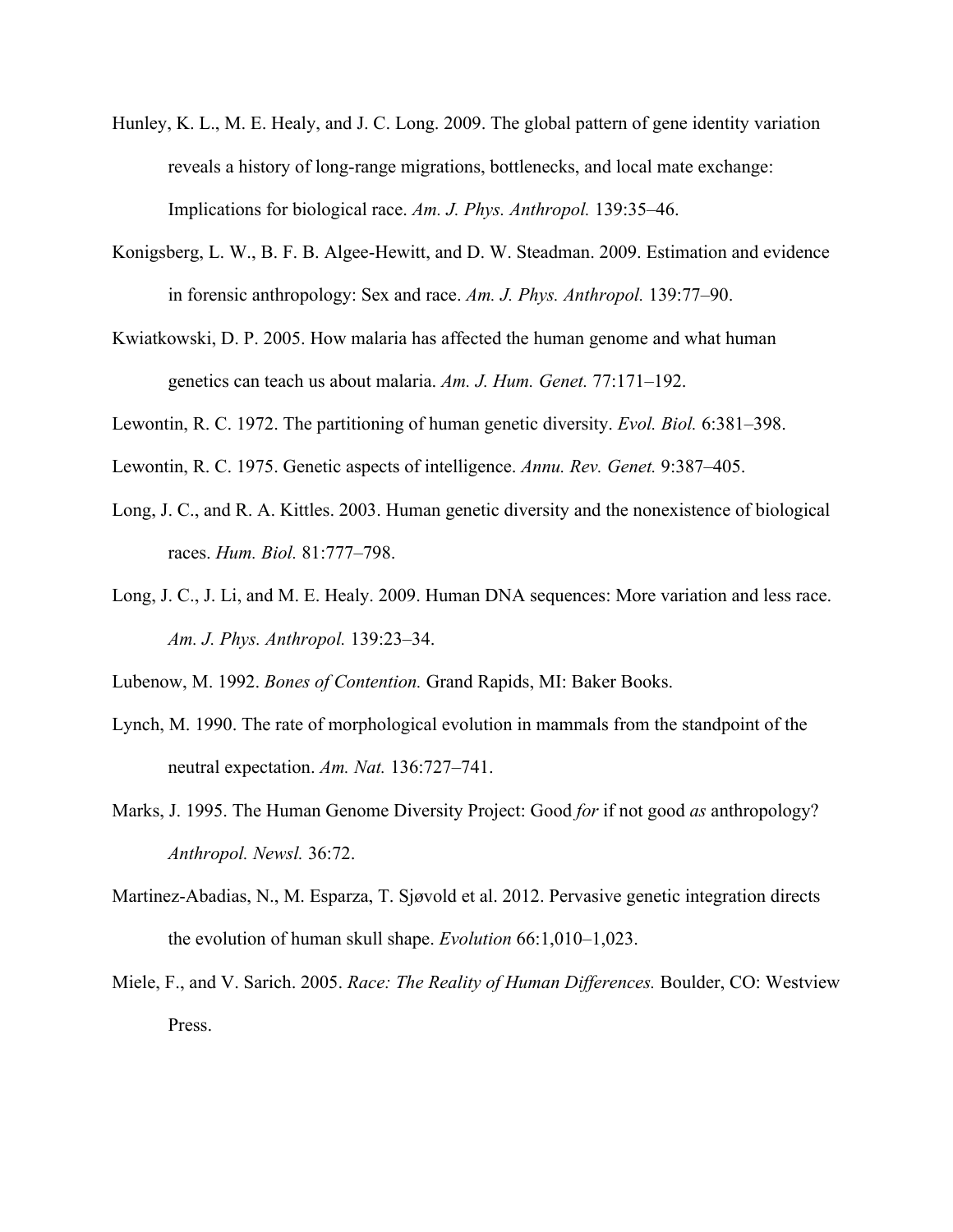- Ousley, S., R. Jantz, and D. Freid. 2009. Understanding race and human variation: Why forensic anthropologists are good at identifying race. *Am. J. Phys. Anthropol.* 139:68–76.
- Pascoe, P. 1996. Miscegenation law, court cases, and ideologies of "race" in twentieth-century America. *J. Am. Hist.* 83:44–69.
- Perry, G. H., N. J. Dominy, K. G. Claw et al. 2007. Diet and the evolution of human amylase gene copy number variation. *Nat. Genet.* 39:1,256–1,260.
- Pickrell, J. K., and J. K. Pritchard. 2012. Inference of population splits and mixtures from genome-wide allele frequency data. *PLOS Genet.* 8:e1002967.
- Prüfer, K., F. Racimo, N. Patterson et al. 2014. The complete genome sequence of a Neanderthal from the Altai Mountains. *Nature* 505:43–49.
- Raff, J. 2014. Nicholas Wade and race: Building a scientific façade. *Violent Metaphors*, 21 May, http://violentmetaphors.com/2014/05/21/nicholas-wade-and-race-building-a-scientificfacade/.
- Relethford, J. H. 1994. Craniometric variation among modern human populations. *Am. J. Phys. Anthropol.* 95:53–62.
- Reverby, S. M. 2010. Invoking "Tuskegee": Problems in health disparities, genetic assumptions, and history. *J. Health Care Poor Underserved* 21:26–34.
- Roseman, C. C. 2004. Detecting interregionally diversifying natural selection on modern human cranial form by using matched molecular and morphometric data. *Proc. Natl. Acad. Sci. USA* 101:12,824–18,829.
- Roseman, C. C., and T. D. Weaver. 2007. Molecules versus morphology? Not for the human cranium. *Bioessays* 29:1,185–1,188.

Rushton, J. P. 1995. *Race, Evolution, and Behavior.* New Brunswick, NJ: Transaction.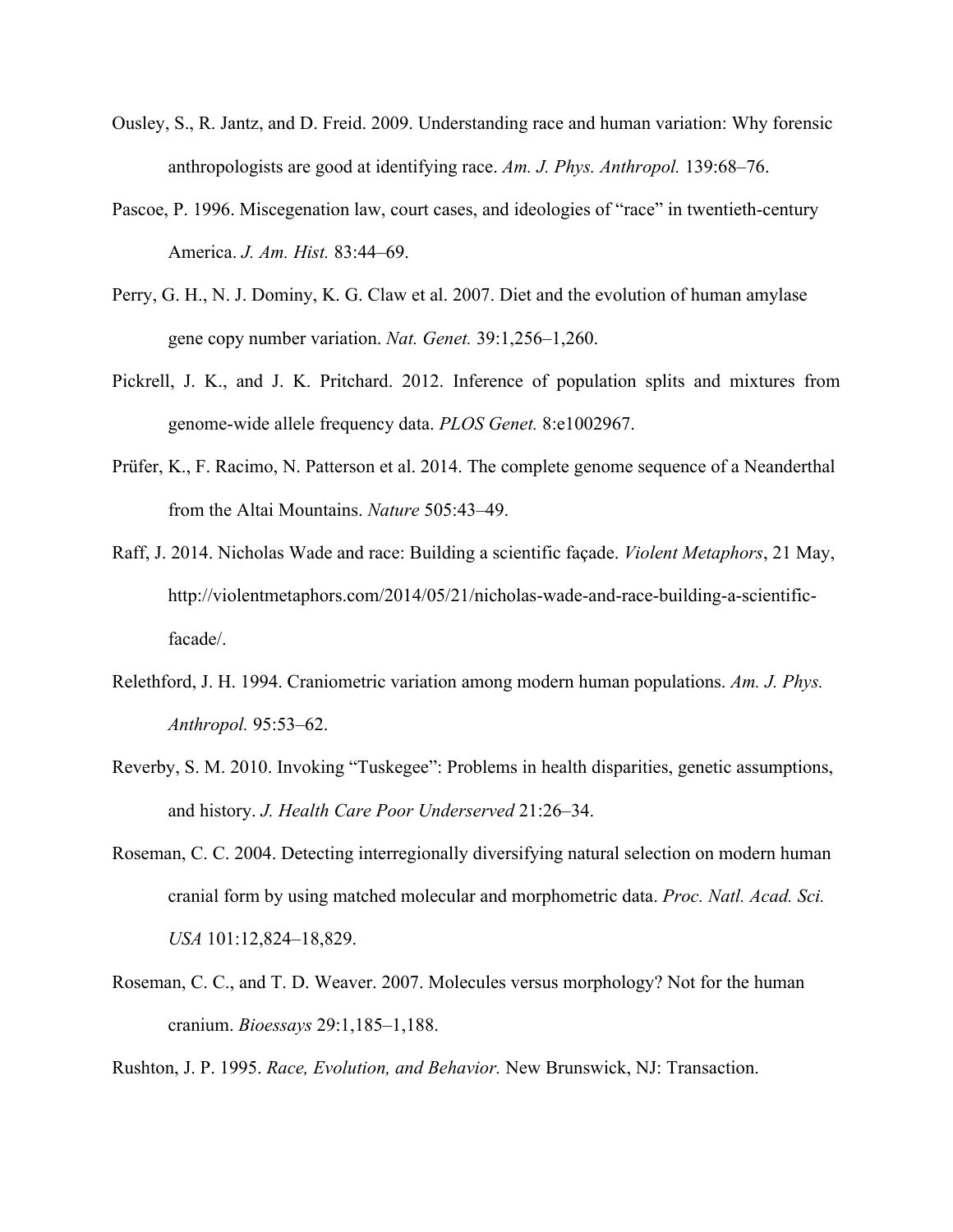Skoglund, P., H. Malmström, A. Omrak et al. 2014. Genomic diversity and admixture differs for Stone-Age Scandinavian foragers and farmers. *Science* 344:747–757.

Visweswaran, K. 1998. Race and the culture of anthropology. *Am. Anthropol.* 100:70–83.

- Von Cramon-Taubadel, N. 2014. Evolutionary insights into global patterns of human cranial diversity: Population history, climatic and dietary effects*. J. Anthropol. Sci.* 92:43–77.
- Weaver, T. D., C. C. Roseman, and C. B. Stringer. 2007. Were Neandertal and modern human cranial differences produced by natural selection or genetic drift? *J. Hum. Evol.* 53:135– 145.
- Weaver, T., C. Roseman, and C. B. Stringer. 2008. Close correspondence between quantitativeand molecular-genetic divergence times for Neandertals and modern humans. *Proc. Natl. Acad. Sci. USA* 105:4,645–4,649.
- Wright, S. 1943. Isolation by distance. *Genetics* 28:114–138.